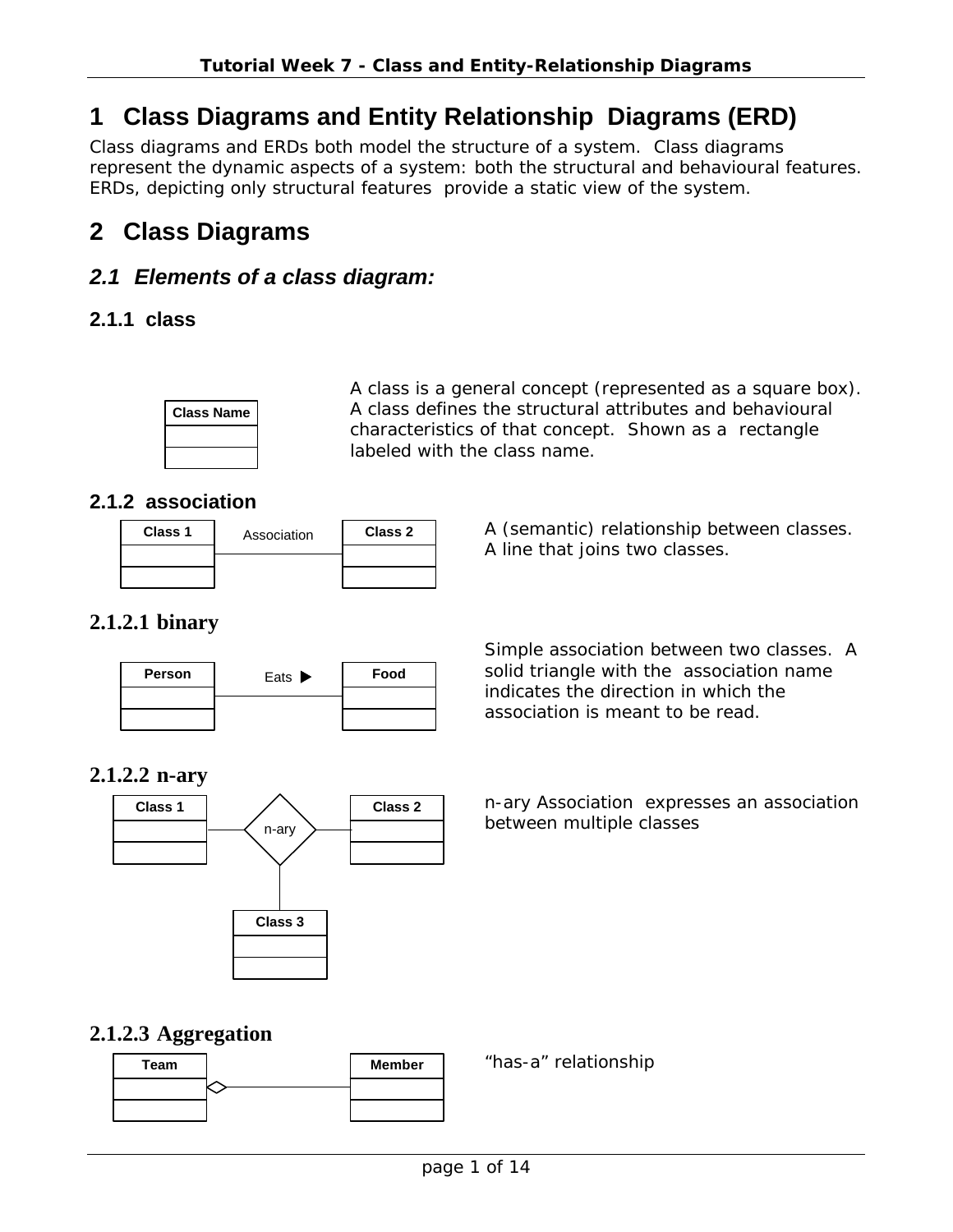# **2.1.2.4 Composition**



## **2.1.2.5 Generalization**



## **2.1.2.6 Dependency**



The source class depends on (uses) the target class. (not used for requirements analysis)

## **2.1.2.7 Realization**



Class supports all operations of target class but not all attributes or associations. (not used for requirements analysis)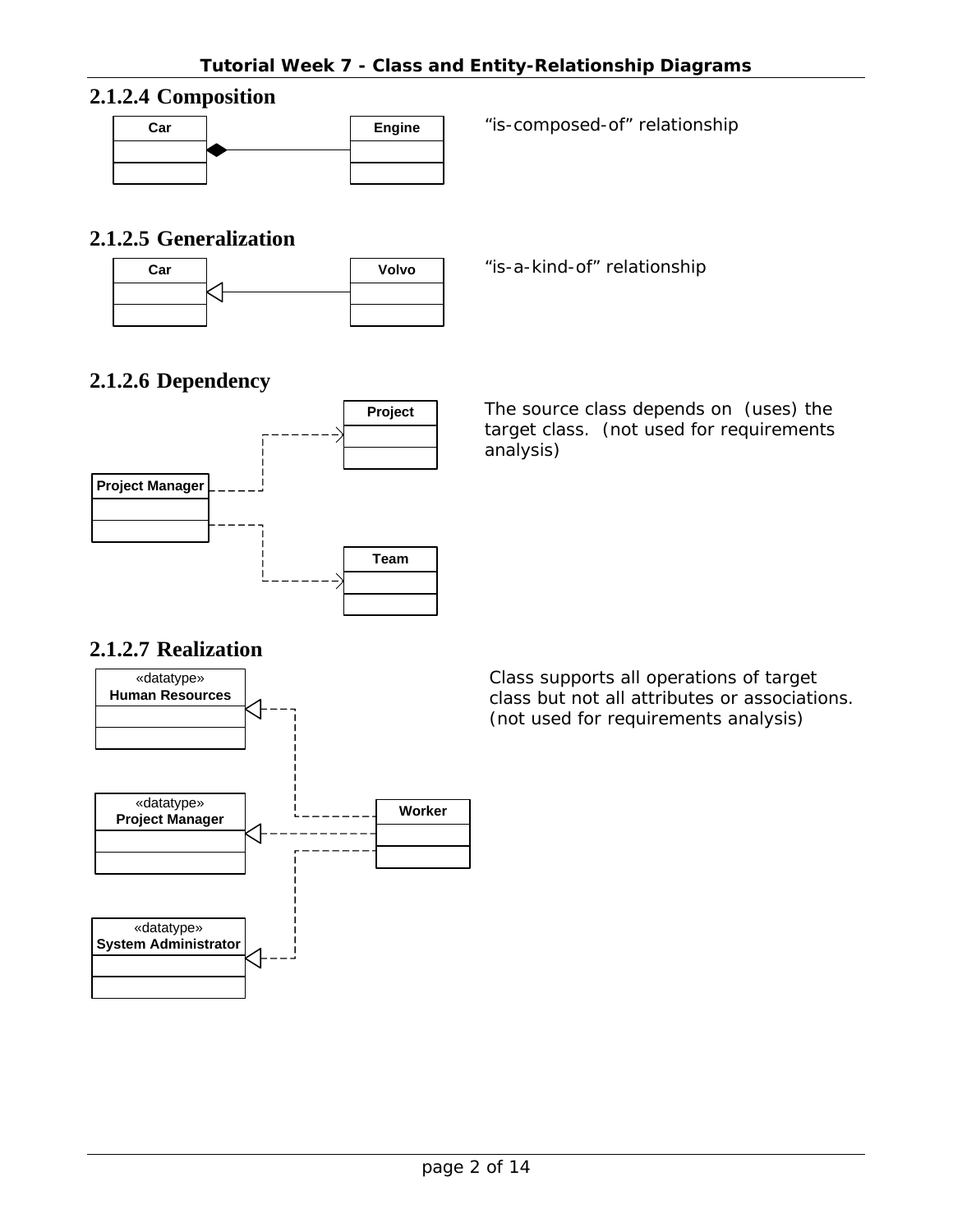#### **2.1.2.8 Association Classes**



associations. Used to capture the attributes of an association.

#### **2.1.3 attribute**

| class 1      |
|--------------|
| -attribute 1 |
| -attribute 2 |
| -attribute 3 |
|              |

What is known about each object of this class type. Typical characteristics.

## **2.1.4 operation**

| class 1        |
|----------------|
| -attribute 1   |
| -attribute 2   |
| -attribute 3   |
| +operation 1() |
| +operation 2() |
| +operation 3() |

What objects of this class type do. Typical actions that are relevant to the current analysis.

# **3 Creating a Class Diagram**

Here are some steps to help create a class diagram:

## *3.1 Identify Classes*

These are the abstract or physical "things" in our system which we wish to describe. Find all the nouns and noun phrases in the domain descriptions you have obtained through your analysis. Consider these class candidates.

## *3.2 Find Associations*

Now find the verbs that join the nouns. e.g., The professor (noun) teaches (verb) students (noun). The verb in this case, defines an association between the two nouns. Identify the type of association. Use a matrix to define the associations between classes.

## *3.3 Draw Rough Class Diagram*

Put classes in rectangles and draw the associations connecting the classes.

## *3.4 Fill in Multiplicity*

Determine the number of occurrences of one class for a single occurrence of the associated class.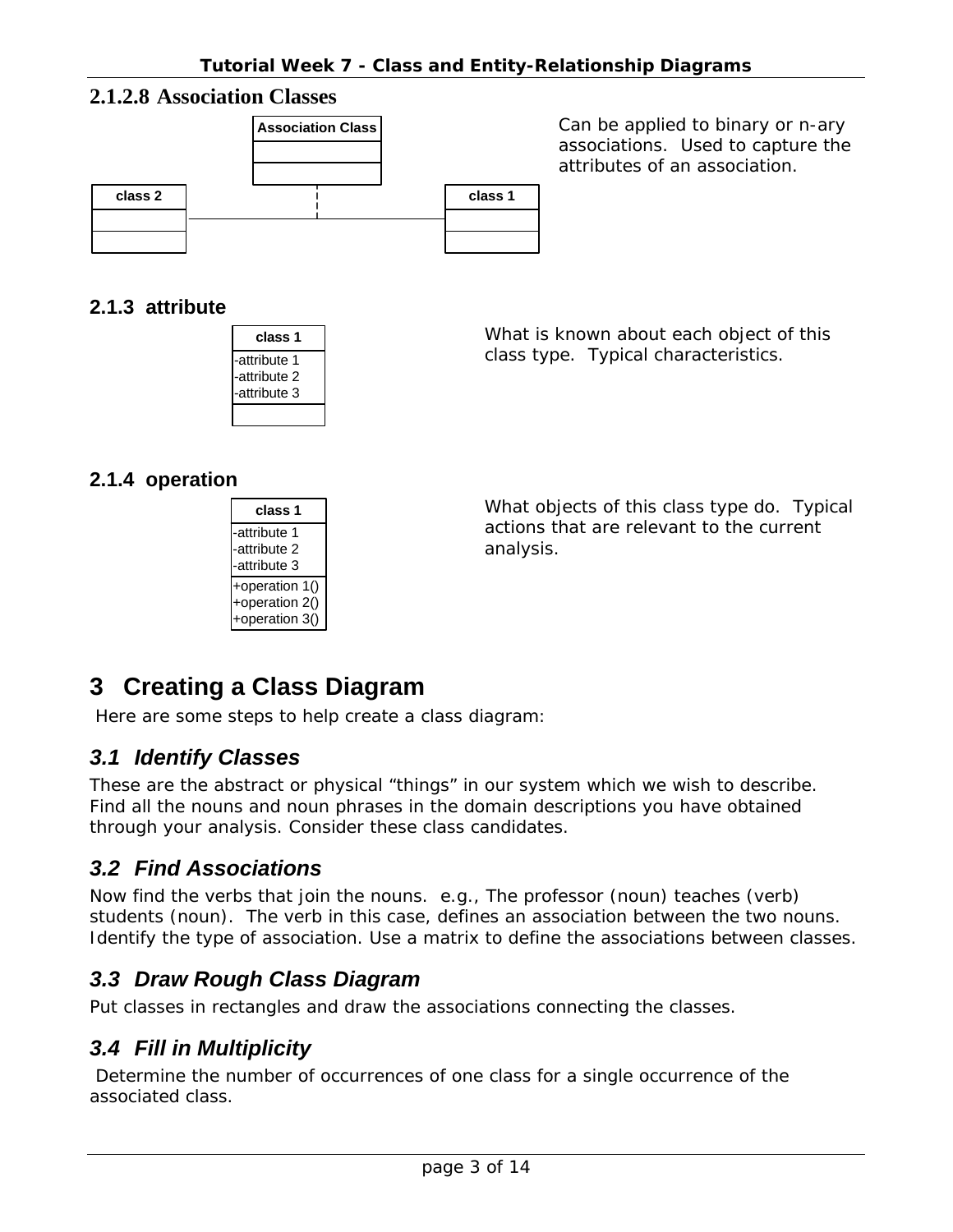# *3.5 Identify Attributes*

Name the information details (fields) which are relevant to the application domain for each class.

# *3.6 Identify Behaviours -*

Specify the operations that are required for each class. (assume getter and setter methods for each attribute.)

## *3.7 Review your diagram and fine tune it.*

Look for inconsistencies and errors. Fix them. Make sure you have captured everything required from the domain you are studying - that your diagram is complete.

# **4 Entity Relationship Diagrams**

# *4.1 Elements of Entity Relationship Diagrams:*





# *4.2 Creating an ERD*

Here are the steps you may follow to create an entity-relationship diagram.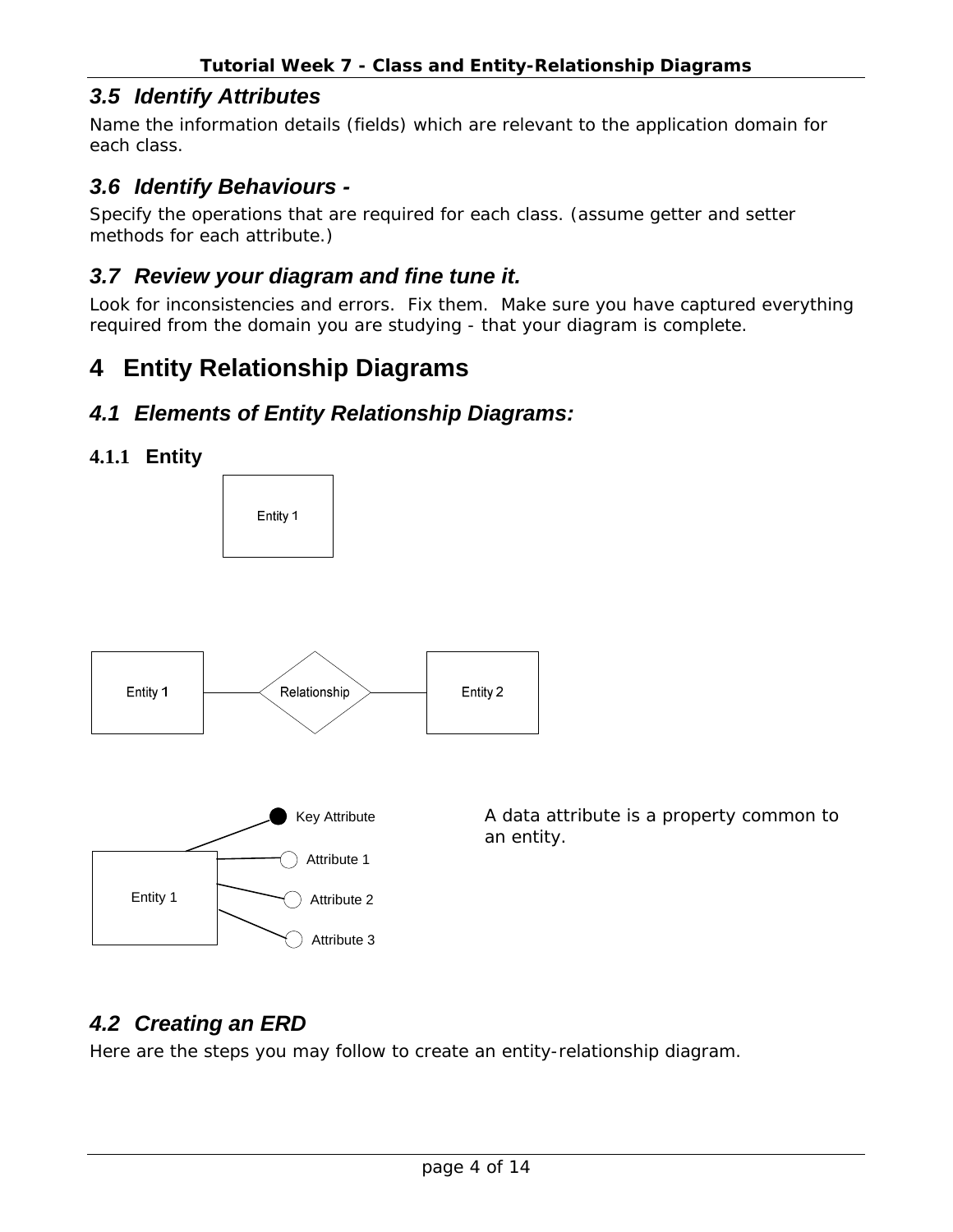#### **4.2.1 Identify Entities**

Identify the entities. These are typically the nouns and noun-phrases in the descriptive data produced in your analysis. Do not include entities that are irrelevant to your domain.

#### **4.2.2 Find Relationships**

Discover the semantic relationships between entities. These are usually the verbs that connect the nouns. Not all relationships are this blatant, you may have to discover some on your own. The easiest way to see all possible relationships is to build a table with the entities across the columns and down the rows, and fill in those cells where a relationship exists between entities.

#### **4.2.3 Draw Rough ERD**

Draw the entities and relationships that you have discovered.

#### **4.2.4 Fill in Cardinality**

Determine the cardinality of the relationships. You may want to decide on cardinality when you are creating a relationship table.

#### **4.2.5 Define Primary Keys**

Identify attribute(s) that uniquely identify each occurrence of that entity.

#### **4.2.6 Draw Key-Based ERD**

Now add them (the primary key attributes) to your ERD. Revise your diagram to eliminate many-to-many relationships, and tag all foreign keys .

#### **4.2.7 Identify Attributes**

Identify all entity characteristics relevant to the domain being analyzed.

#### **4.2.8 Map Attributes**

Determine which to entity each characteristic belongs. Do not duplicate attributes across entities. If necessary, contain them in a new, related, entity.

#### **4.2.9 Draw fully attributed ERD**

Now add these attributes. The diagram may need to be modified to accommodate necessary new entities.

#### **4.2.10 Check Results**

Is the diagram a consistent and complete representation of the domain.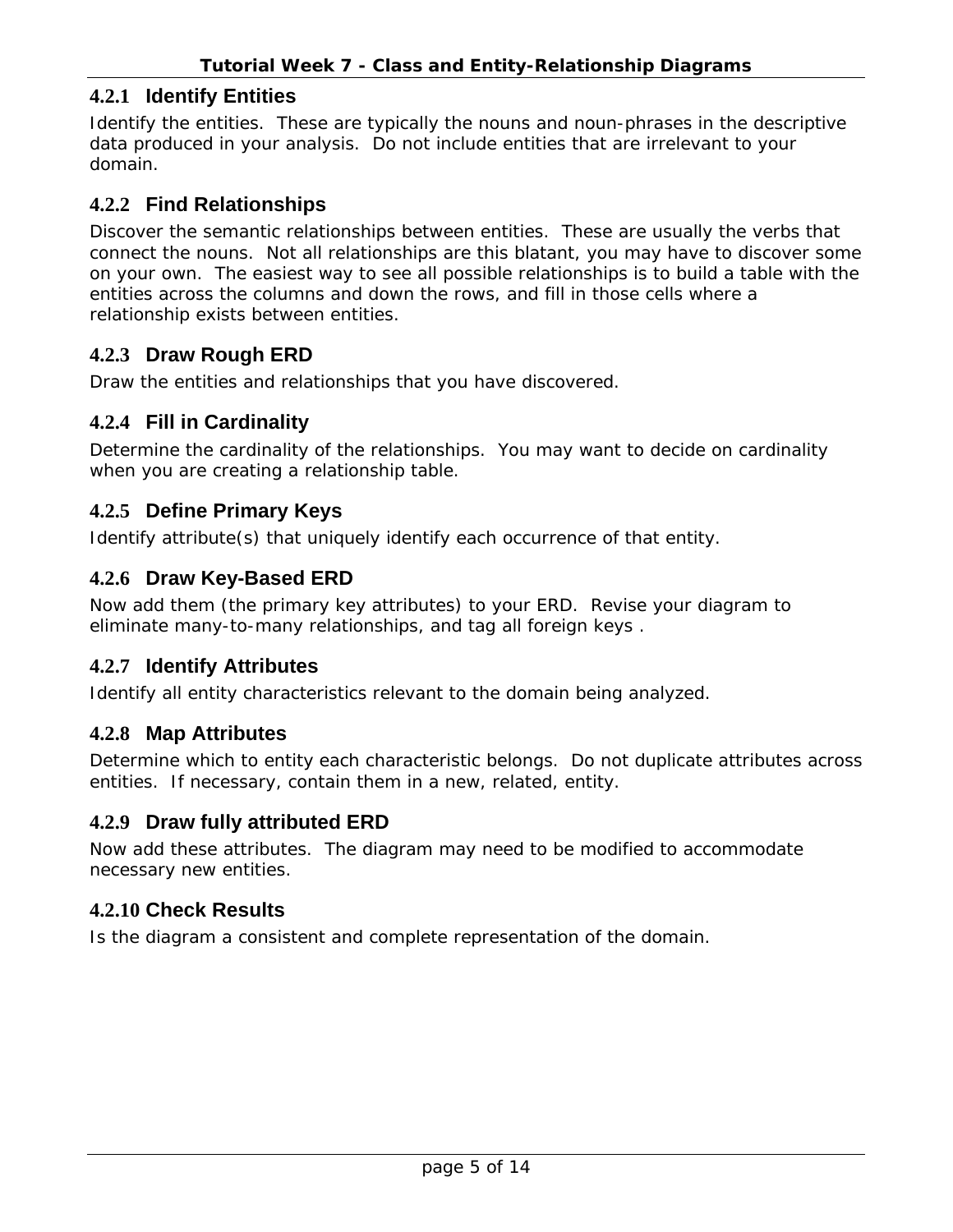# **5 Practice Example**

The University of Toronto has several departments. Each department is managed by a chair, and at least one professor. Professors must be assigned to one, but possibly more departments. At least one professor teaches each course, but a professor may be on sabbatical and not teach any course. Each course may be taught more than once by different professors. We know of the department name, the professor name, the professor employee id, the course names, the course schedule, the term/year that the course is taught, the departments the professor is assigned to, the department that offers the course.

## *5.1 Class Diagram*

#### **5.1.1 Identify Classes**

These are the abstract or physical "things" in our system which we wish to describe. Find all the nouns and noun phrases in the domain descriptions you have obtained through your analysis. Consider these class candidates.

The class candidates are departments, chair, professor, course, and course section. Since there is only one instance of the University of Toronto, we exclude it from our consideration.

## **5.1.2 Find Associations**

Now find the verbs that join the nouns. e.g., The professor (noun) teaches (verb) students (noun). The verb in this case, defines an association between the two nouns. Identify the type of association. Use a matrix to define the associations between classes.

|            | department                 | chair      | professor                  | course  |
|------------|----------------------------|------------|----------------------------|---------|
| department |                            | managed by | is assigned<br>(aggregate) | offers  |
| chair      | manages                    |            | is a                       |         |
| professor  | assigned to<br>(aggregate) |            |                            | teaches |
| course     | offered by                 |            | taught by                  |         |

## **5.1.3 Draw Rough Class Diagram**

Put classes in rectangles and draw the associations connecting the classes.

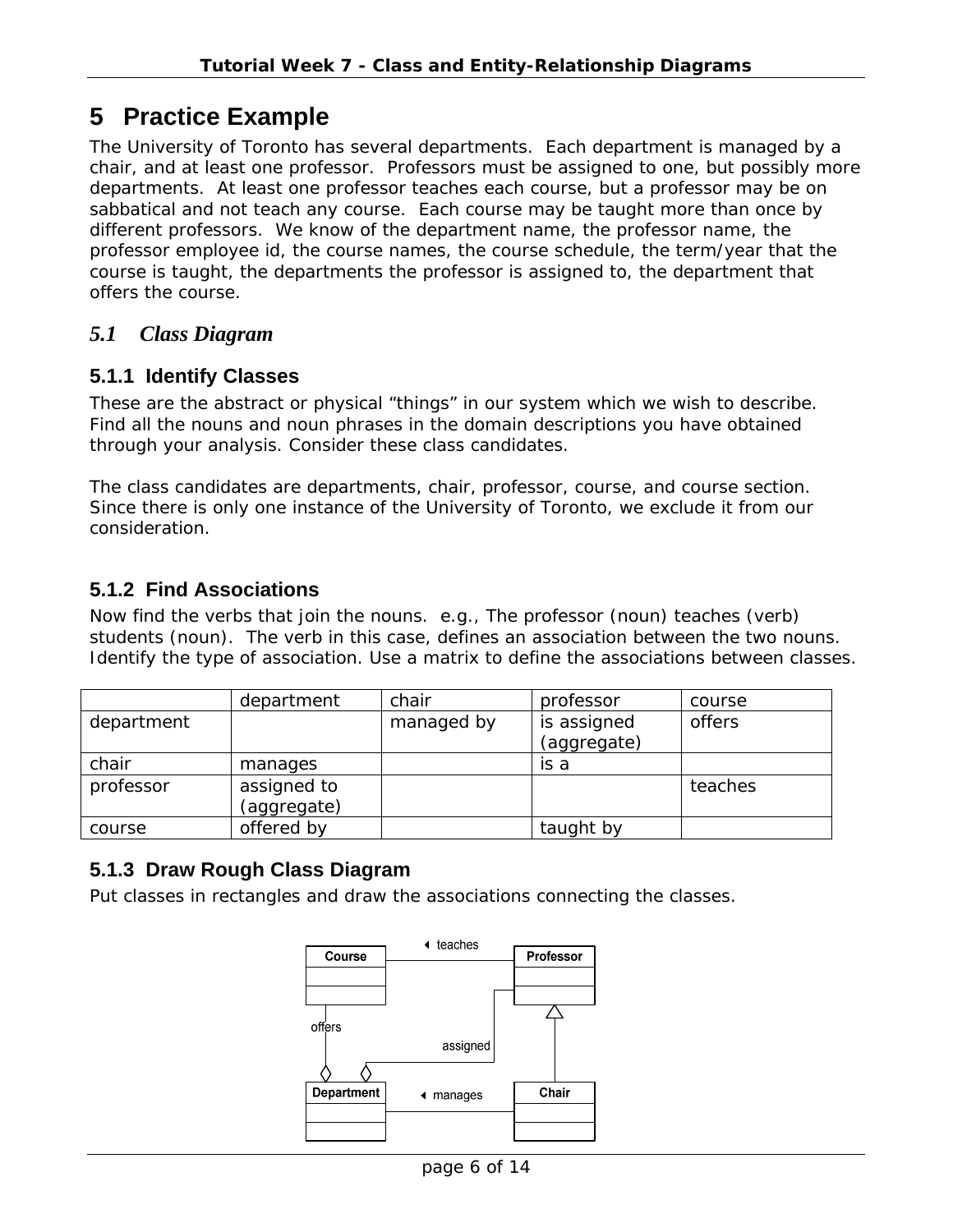#### **5.1.4 Fill in Multiplicity**

Determine the number of occurrences of one class for a single occurrence of the associated class.



#### **5.1.5 Identify Attributes**

Name the information details (fields) which are relevant to the application domain for each class. Add these attributes.

We have the department name, the professor name, the professor employee id, the course names, the course schedule, the term/year that the course is taught, the departments the professor is assigned to, the department that offers the course.

| <b>Course</b>               | teaches |              |                       |                  |
|-----------------------------|---------|--------------|-----------------------|------------------|
|                             |         |              |                       | <b>Professor</b> |
| -name<br>-schedule<br>-term | $0.7*$  | 0.7          | -name<br>-employee id |                  |
|                             |         | $1.1*$       |                       |                  |
| $\cdot$ *<br>offers         |         |              |                       |                  |
| 1                           | $1.$ *  | assigned     |                       |                  |
| <b>Department</b>           | manages | <b>Chair</b> |                       |                  |
| -name                       |         |              | -is chair             |                  |
|                             |         |              |                       |                  |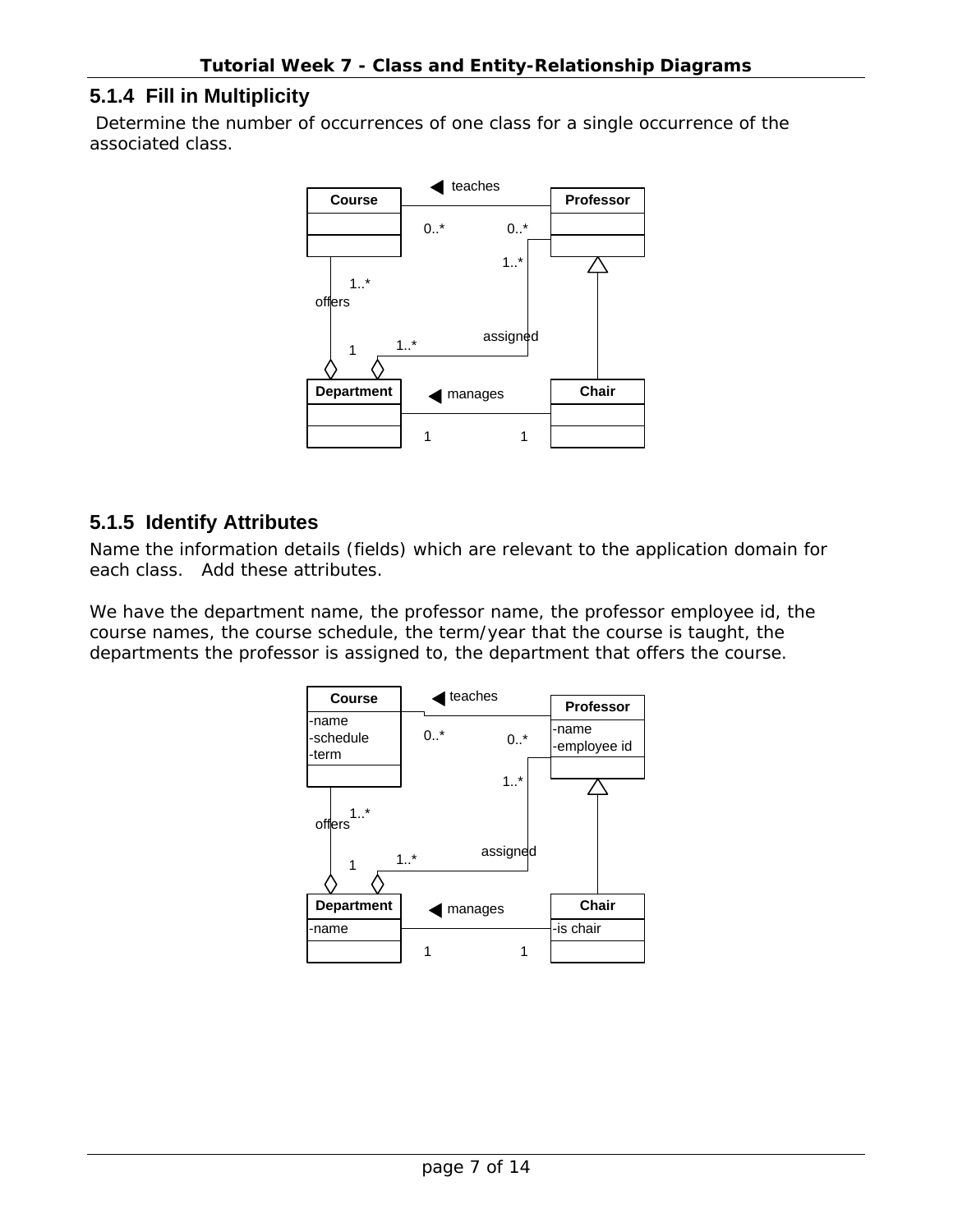## **5.1.6 Identify Behaviours**

Specify the operations that are required for each class. (assume getter and setter methods for each attribute.) In this example - we are not given any behaviours, so we will have to make them up. What are some behaviours of these classes?



## **5.1.7 Review your diagram and fine tune it.**

Look for inconsistencies and errors. Fix them. Make sure you have captured everything required from the domain you are studying - that your diagram is complete.

## *5.2 Entity-Relationship Diagram*

## **5.2.1 Identify Entities**

Identify the entities. These are typically the nouns and noun-phrases in the descriptive data produced in your analysis. Do not include entities that are irrelevant to your domain.

The entity candidates are departments, chair, professor, course, and course section. Since there is only one instance of the University of Toronto, we exclude it from our consideration.

#### **5.2.2 Find Relationships**

Discover the semantic relationships between entities. These are usually the verbs that connect the nouns. Not all relationships are this blatant, you may have to discover some on your own. The easiest way to see all possible relationships is to build a table with the entities across the columns and down the rows, and fill in those cells where a relationship exists between entities.

|            | department  | chair      | professor   | course  |
|------------|-------------|------------|-------------|---------|
| department |             | managed by | is assigned | offers  |
| chair      | manages     |            | is a        |         |
| professor  | assigned to |            |             | teaches |
| course     | offered by  |            | taught by   |         |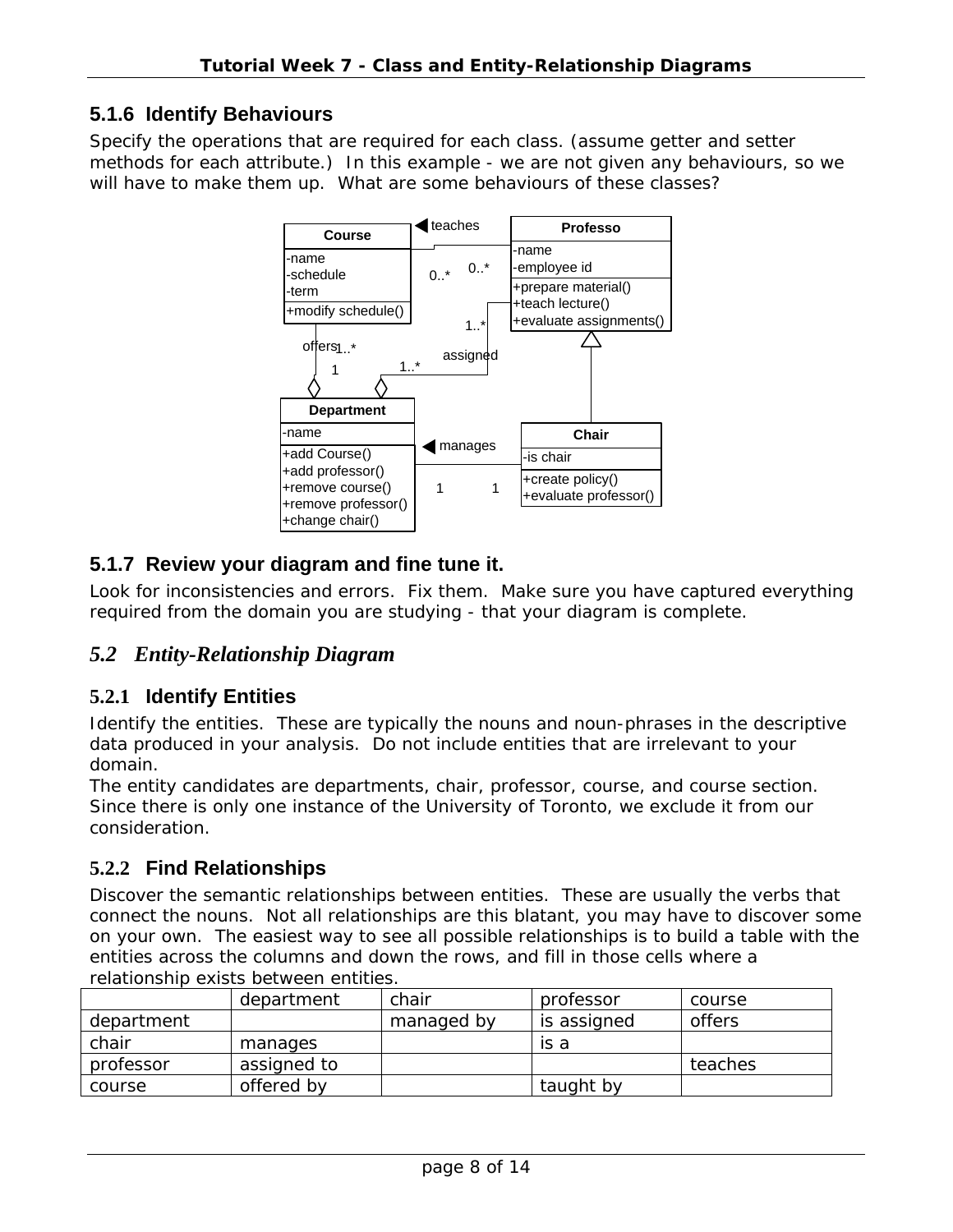# **5.2.3 Draw Rough ERD**

Draw the entities and relationships that you have discovered.

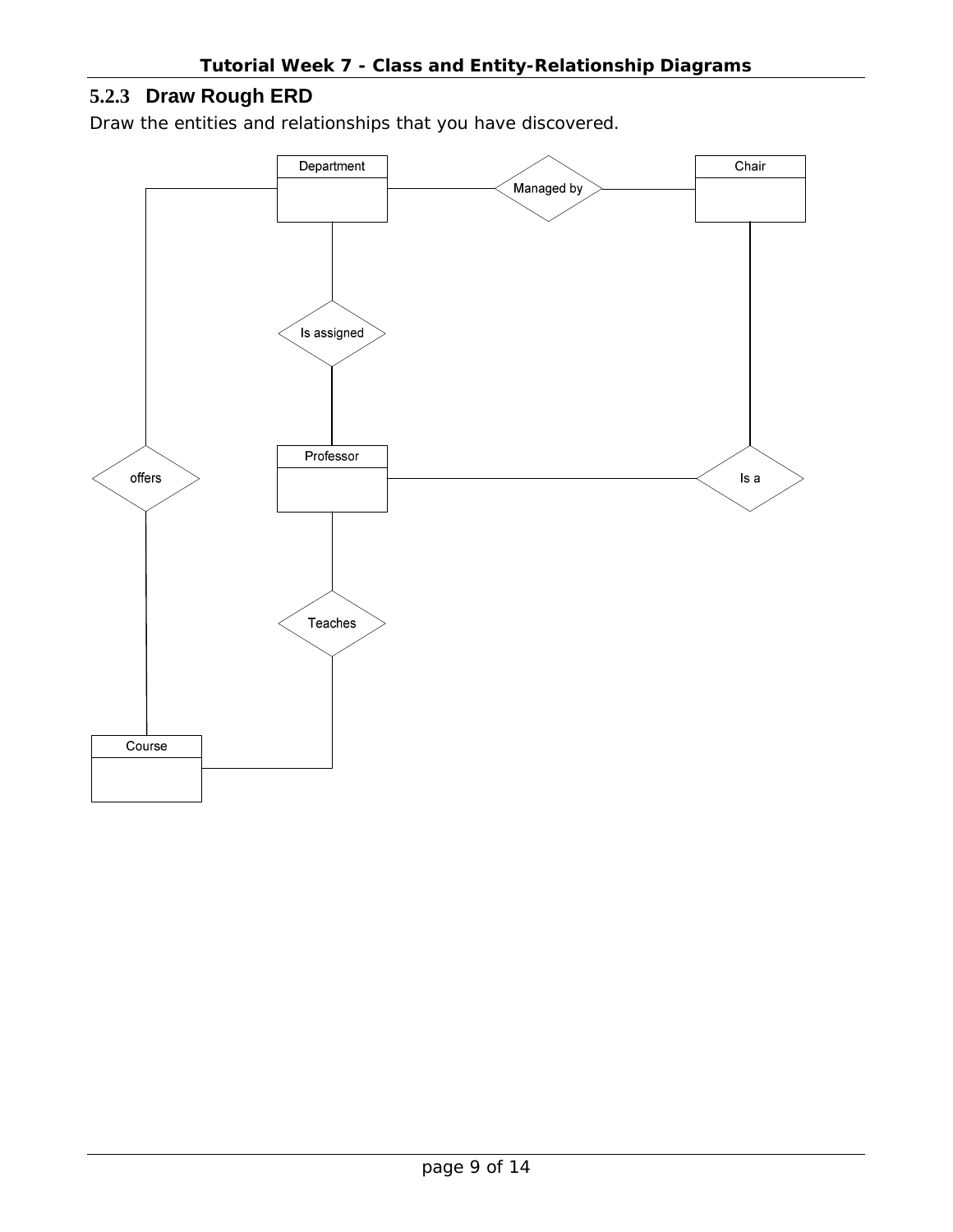## **5.2.4 Fill in Cardinality**

Determine the cardinality of the relationships. You may want to decide on cardinality when you are creating a relationship table.

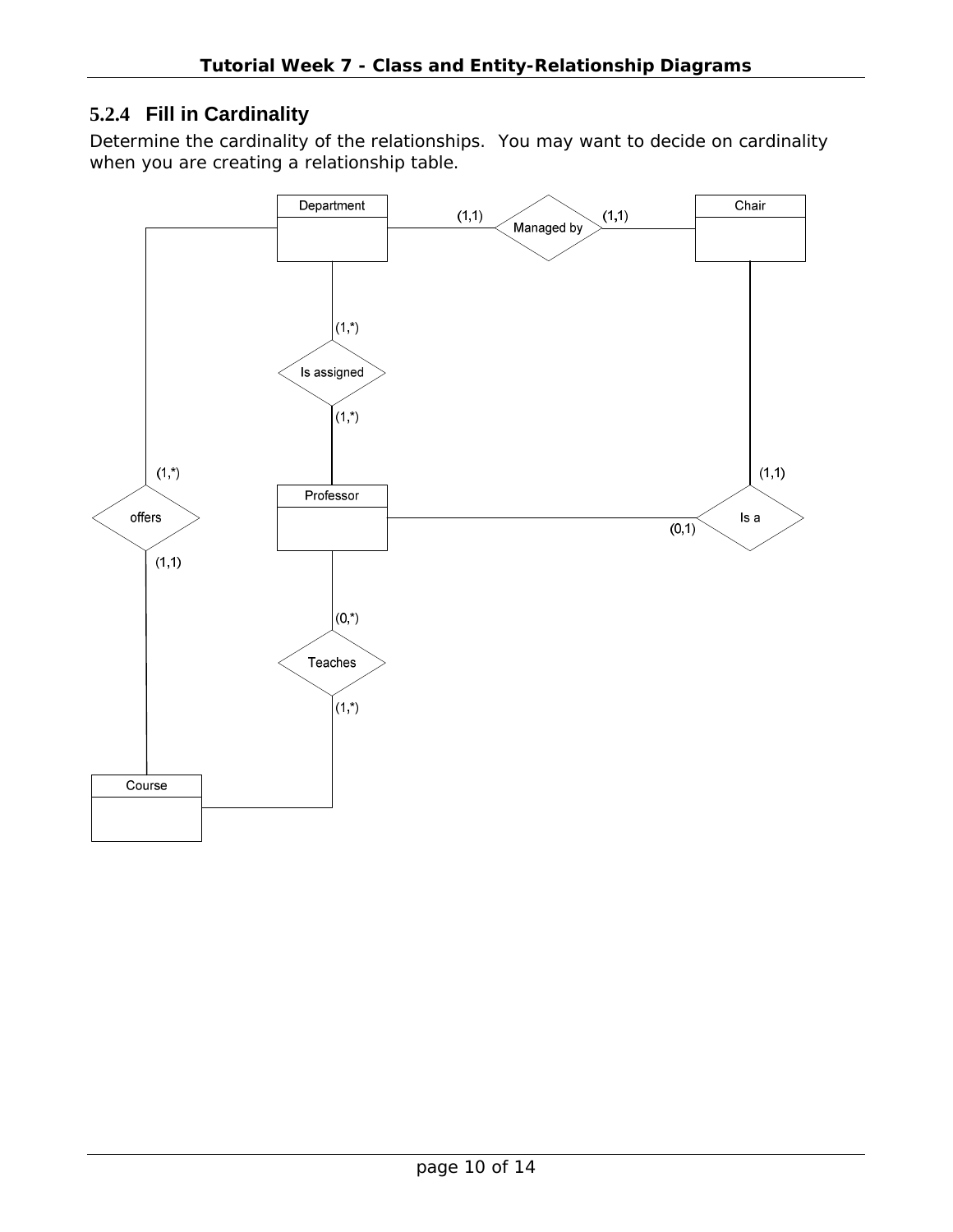Here we must eliminate many-to-many relationships, and collapse one-to-one relationships where it makes sense. For example, the chair, without any behaviours, is really just an attribute of a department. So we can remove it as an entity and later add it as an attribute.

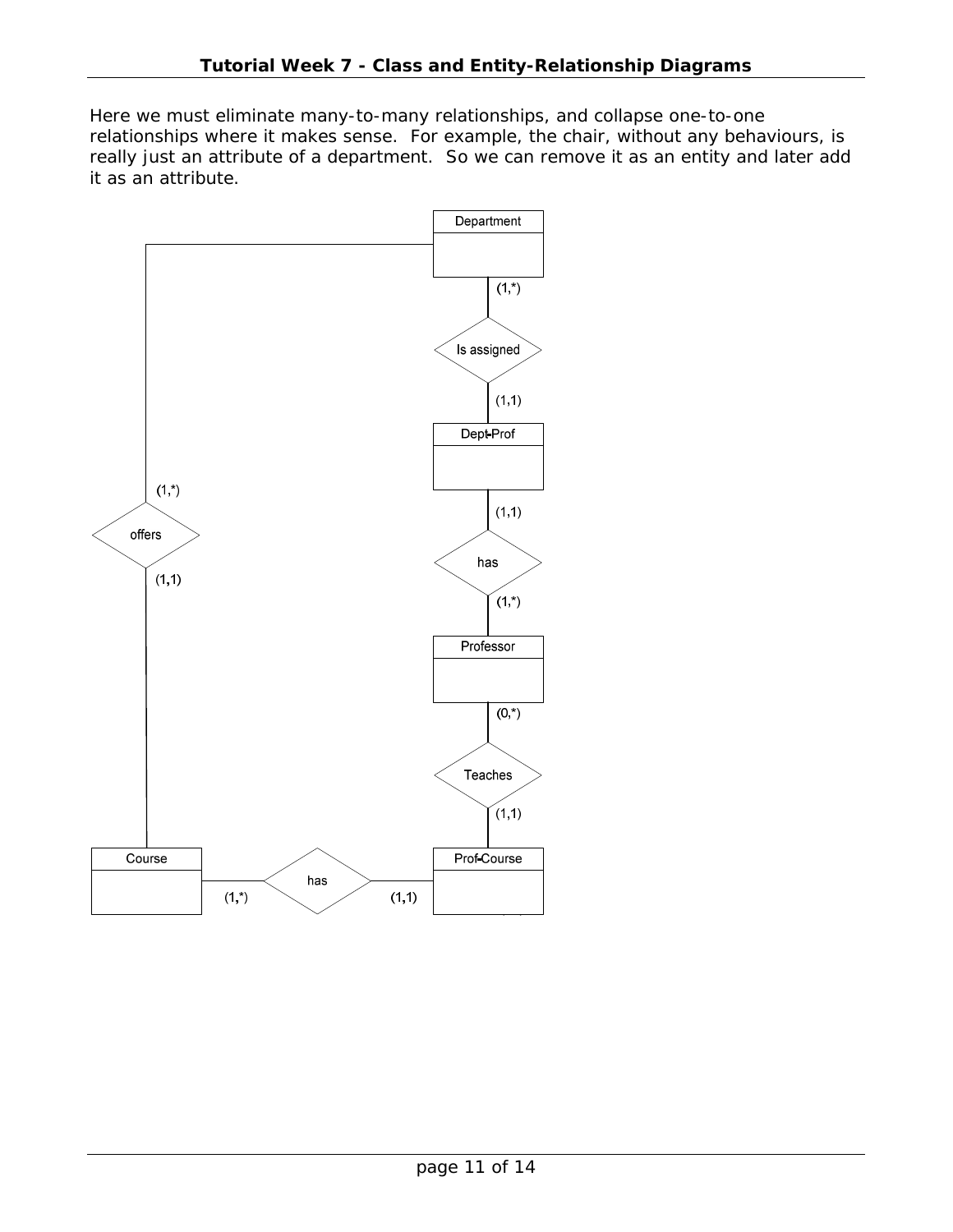## **5.2.5 Define Primary Keys**

Identify attribute(s) that uniquely identify each occurrence of that entity.

| department  | name        |
|-------------|-------------|
| dept-prof   | dept. name  |
|             | employee id |
| professor   | employee id |
| prof-course | employee id |
|             | course name |
| course      | course name |

## **5.2.6 Draw Key-Based ERD**

Now add them (the primary key attributes) to your ERD. Revise your diagram to eliminate many-to-many relationships, and tag all foreign keys .

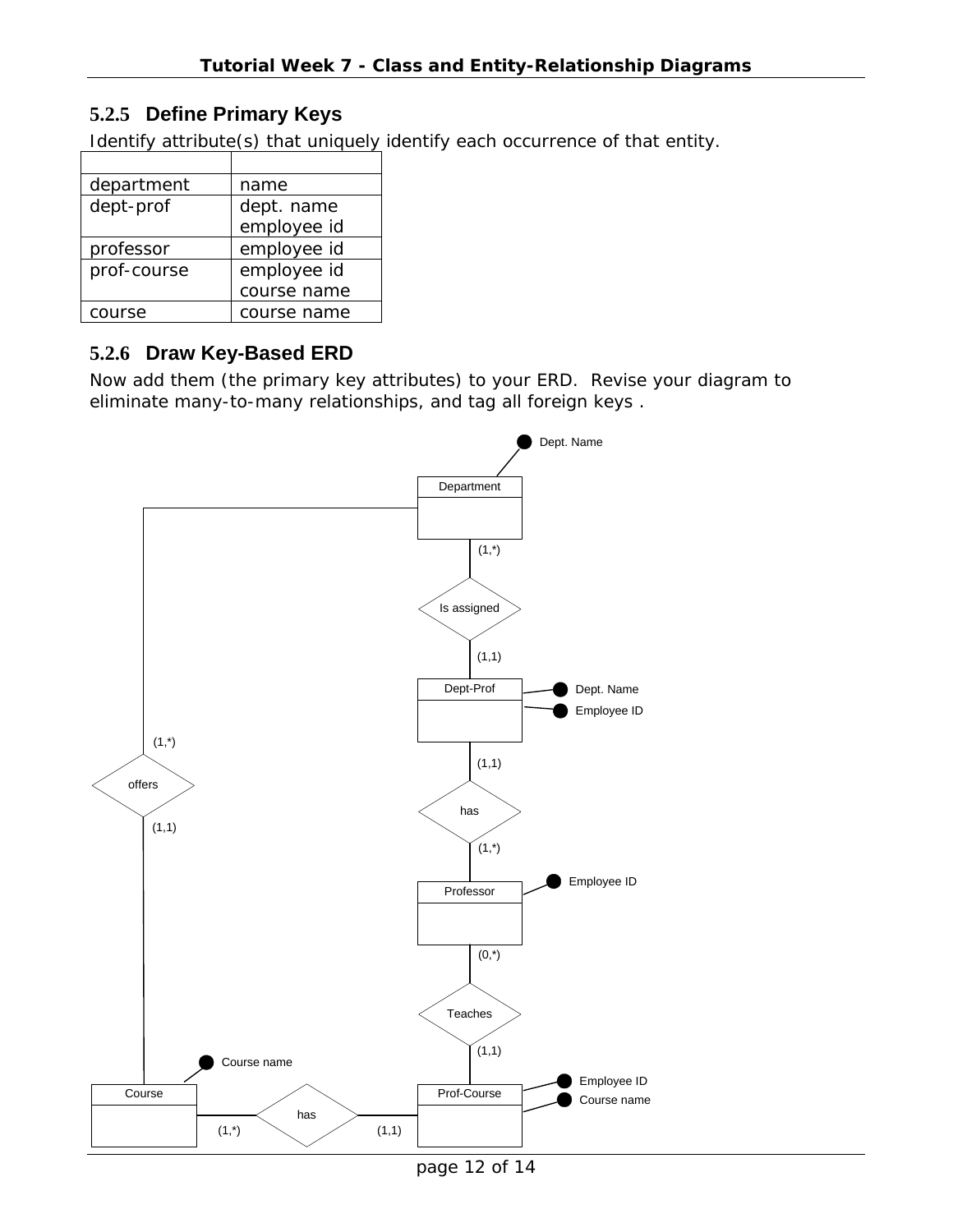#### **5.2.7 Identify Attributes**

Identify all entity characteristics relevant to the domain being analyzed. Excluding those keys already identified:

Schedule, Term, Professor name, Department Chair (which is an employee ID, a foreign key to Professor)

#### **5.2.8 Map Attributes**

Determine which to entity each characteristic belongs. Do not duplicate attributes across entities. If necessary, contain them in a new, related, entity. Schedule  $\rightarrow$  Prof-Course, Term  $\rightarrow$  Prof-Course, Chair  $\rightarrow$  Department

#### **5.2.9 Draw fully attributed ERD**

Now add these attributes. The diagram may need to be modified to accommodate necessary new entities.



page 13 of 14